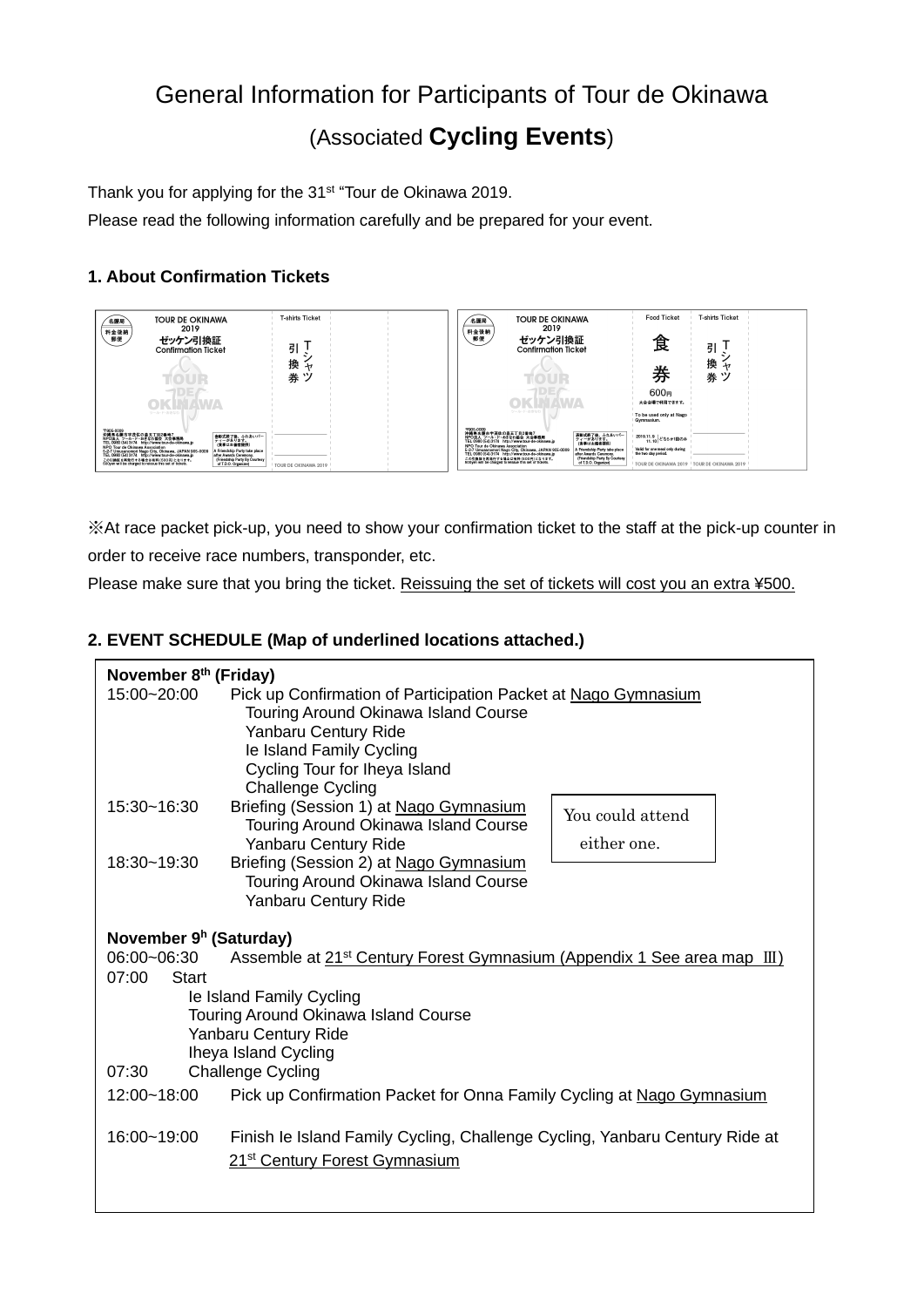| November 10th (Sunday)                                                                                |                                                                                       |  |
|-------------------------------------------------------------------------------------------------------|---------------------------------------------------------------------------------------|--|
| 06:45                                                                                                 | Start Men's Champion Race 210km from the Crossing at Nago Tennis Courts               |  |
| 06:50                                                                                                 | Start Over 50 from near Nago Indoor Gymnasium                                         |  |
| 06:55                                                                                                 | Start Lady's Citizen's Race 50km from the Crossing at Nago Tennis Courts              |  |
| 07:09                                                                                                 | Start Citizen's Race 50km for (40s) from near Nago Indoor Gymnasium                   |  |
| 06:55                                                                                                 | Start Jr. High Students Race 50km from near Nago Indoor Gymnasium                     |  |
| 07:09                                                                                                 | Start Citizen's Race 50km for (30s) from near Nago Indoor Gymnasium                   |  |
| 06:50                                                                                                 | Start Citizen's Race 50km for (Under 29) from near Nago Indoor Gymnasium              |  |
| 06:50                                                                                                 | Start Citizen's Race 210km from near Nago Indoor Gymnasium                            |  |
| 06:50                                                                                                 | Start Barrier-Free Cycling from near 21 <sup>st</sup> Century Forest Gymnasium        |  |
| 08:00                                                                                                 | Start Onna Village Family Cycling from near 21 <sup>st</sup> Century Forest Gymnasium |  |
| Finish all the race categories' rearmost at 21 <sup>st</sup> Century Gymnasium<br>Approx. 14:00       |                                                                                       |  |
| Finish Touring Around Okinawa Island Course Cycling at 21 <sup>st</sup> Century Gymnasium<br>$15:00-$ |                                                                                       |  |
| Other Cycling Categories will begin to finish                                                         |                                                                                       |  |
| 15:00~17:00 [Closing ceremony and Social Gathering at Nago Indoor Gymnasium]                          |                                                                                       |  |

Scheduled start time may change depends on the situations.

## **3. Packet Pick-up**

There will be absolutely no packet pick-up on the race day. BE SURE TO PICK UP YOUR PACKET THE DAY BEFORE THE RACE.

・ Place: Nago Indoor Gymnasium

November 8<sup>th</sup> (Fri) 15:00~20:00

Around Okinawa Cycling, Yanbaru Century Ride, Ie Island Family Cycling,

Iheya Island Cycling, Challenge Cycling

November 9<sup>th</sup> (Sat) 12:00~18:00

Onna Villege Family Cycling

## **4. Certificate of Completion**

- ・ Receive your Certificate of Completion at Ngo Gymnasium Award Center.
- ・ The participants of Yanbaru Century Ride, Ie Island Family Cycling, Challenge Cycling, will be given Certificate of Completion at next to General Information place on Saturday, November 10<sup>th</sup>.

## **5. Travel Notes**

- ・ Please carry your own health insurance card and ID in case of medical emergency.
- ・ Please attach a baggage claim ticket to your baggage before checking it at baggage claim to avoid congestion.
- ・ Aviation laws in many countries, including Japan, prohibit passengers to carry aerosol-type instant flat-tire fixer onto a passenger airline.
- ・ Participants MUST assemble 30 min. before at their races' designated location. Late-comers will be left behind. Strict adherence to the timetable is requested.

\*All of participated in Okinawa with air plane, please refer to each airline's regulation.

Because the carry-on capacity of a mobile cylinder for tire flat repair is limited by Aviation law.

# **6. Access to the Main Event Site [Nago City Indoor Gymnasium]**

▼By Bicycle:

From Naha take Rout 58 travel North to Nago about 67km.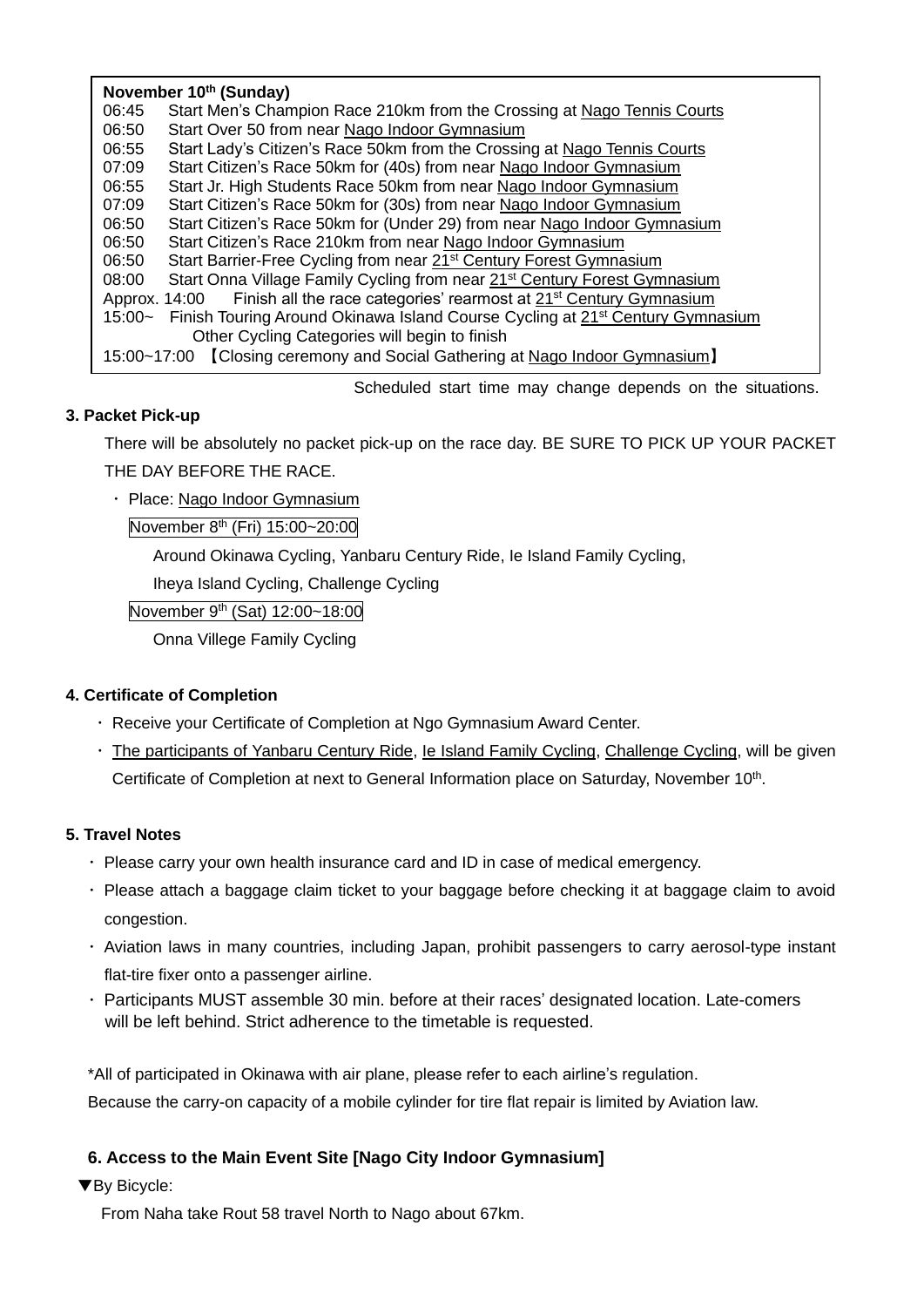▼By Bus:

- Yambaru Kyuko Bus From Naha Airport to "Nago Shiyakusho" (Nago City Office).
	- ・ Fare: ¥2,190 Total travel time: about 1H40M.
- Express Bus (No.111) Board the bus at Naha Airport, get off at "Nago Shiyakusho" (Nago City Office). ・ Fare: ¥2,190 for Okinawa Bus or Ryukyu Bus. Total travel time: about 1H40M.
- Local Bus (No.120): Board the bus at Naha Airport, get off at "Hokubu Goudou Chosha Mae" (Okinawa Prefecture Office Complex), walk south about 5 minutes.
	- ・ Fare: ¥1,940 for Okinawa Bus or Ryukyu Bus. Total travel time: about 2H30M.
- Local Bus (No.20): Board the bus at Naha Bus Terminal, get off at "Hokubu Goudou Chosha Mae" (Okinawa Prefecture Office Complex), walk south about 5 minutes.
	- ・ Fare: ¥1,850 for Okinawa Bus or Ryukyu Bus. Total travel time: about 2H20M.

【Notice】Too much baggage may result in rejection from boarding the bus. It is recommended that you have baggages like bike bags delivered to the place of your stay prior to your arrival.

# ▼By Car:

Toll Road: Enter Naha Airport EXPWY at Naha Airport, Exit at Kyoda. Continue driving north till you reach Nago Fishing Port. Total travelling time: about 1H20M (about 80 km)

# ▼By Foot:

Nago Fishing Port (parking space)→ Registration Site <Nago City Indoor Gymnasium> (about750m)

# 【**The 31 st "Tour de Okinawa 2019"**】

# **Touring Division**

- ① Touring Around Okinawa Island Course
- ② Yanbaru Century Ride
- ③ Cycling Tour of Iheya Island
- ④ Ie Island Family Cycling
- ⑤ Challenge Cycling Course
- ⑥ Onna Village Family Cycling
- ⑦ Barrier-Free Cycling

Touring Division is not a competition for time or speed.

Please have a safe ride and aim for completion.